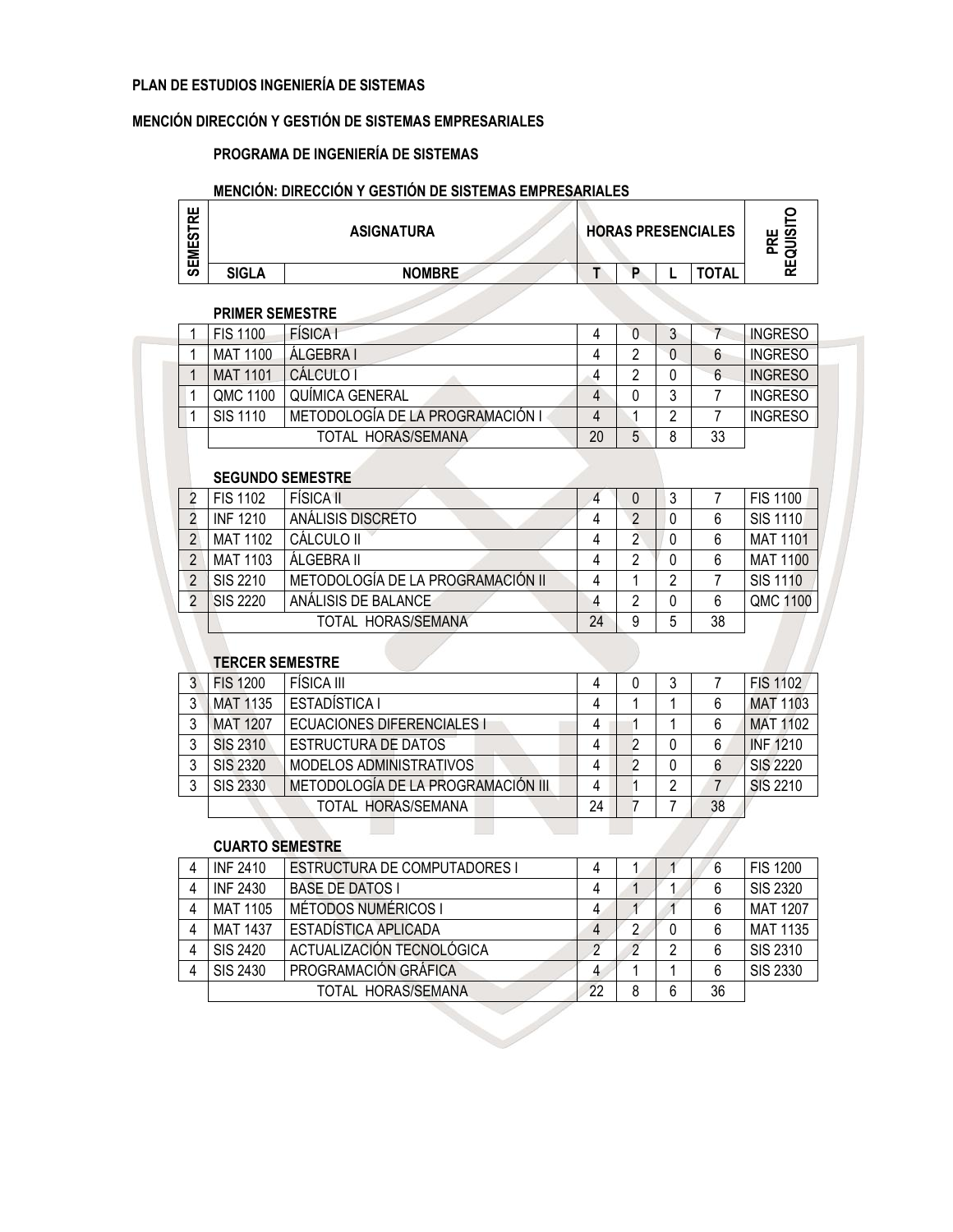#### QUINTO SEMESTRE

|   | <b>INF 3510</b> | <b>REDES INFORMÁTICAS I</b> | 4  |    |   |    | <b>INF 2410</b> |
|---|-----------------|-----------------------------|----|----|---|----|-----------------|
|   | MAT 2106        | MÉTODOS NUMÉRICOS II        |    | າ  |   | 6  | MAT 1105        |
|   | SIS 2510        | INVESTIGACIÓN OPERATIVA I   |    | າ  | 0 |    | <b>MAT 1105</b> |
| 5 | SIS 2520        | SIMULACIÓN DE SISTEMAS      |    | າ  | 0 | 6  | <b>MAT 1437</b> |
|   | <b>SIS 2530</b> | ANÁLISIS DE SISTEMAS        |    |    |   | 6  | SIS 2420        |
| 5 | SIS 3540        | MODELOS ECONOMÉTRICOS       |    | າ  | 0 | 6  | <b>INF 2430</b> |
|   |                 | TOTAL HORAS/SEMANA          | 24 | 10 | 2 | 36 |                 |

## SEXTO SEMESTRE

| 6 | SIS 2610        | INVESTIGACIÓN OPERATIVA II                    | 4  |    | 0 | 6  | SIS 2510        |
|---|-----------------|-----------------------------------------------|----|----|---|----|-----------------|
| 6 | SIS 3620        | <b>INGENIERÍA DE SISTEMAS I</b>               |    |    | 0 | 6  | <b>SIS 2530</b> |
| 6 | <b>SIS 3630</b> | <b>DINÁMICA DE SISTEMAS I</b>                 |    |    |   | 6  | <b>SIS 2520</b> |
| 6 | <b>SIS 3640</b> | PLANIFICACIÓN Y CONTROL DE LA<br>PRODUCCIÓN I |    |    |   | 6  | <b>SIS 3540</b> |
| 6 | SIS 3652        | DISEÑO ORGANIZACIONAL                         |    |    |   | 6  | <b>SIS 3540</b> |
| 6 | SIS 3662        | COMERCIO ELECTRÓNICO                          |    |    |   | 6  | <b>INF 3510</b> |
|   |                 | TOTAL HORAS/SEMANA                            | 24 | 11 |   | 36 |                 |
|   |                 |                                               |    |    |   |    |                 |

# SÉPTIMO SEMESTRE

| SIS 2740  | PROYECTOS DE INGENIERÍA DE SISTEMAS |    |    |    | SIS 3640        |
|-----------|-------------------------------------|----|----|----|-----------------|
| SIS 3720  | INGENIERÍA DE SISTEMAS II           |    |    |    | SIS 3620        |
| SIS 3730  | EVALUACIÓN DE SISTEMAS              |    |    |    | <b>SIS 3630</b> |
| SIS 4710  | METODOLOGÍA DE LA INVESTIGACIÓN     |    |    |    | SIS 2610        |
| $FI$ FC 1 | <b>FLECTIVA 1</b>                   |    |    |    |                 |
|           | TOTAL HORAS/SEMANA                  | 20 | 10 | 30 |                 |
|           |                                     |    |    |    |                 |

#### OCTAVO SEMESTRE

| -8             | <b>IND 2212</b>   | <b>MARKETING INDUSTRIAL</b>        | 4  |   | 0 | 5  | <b>SIS 3730</b> |
|----------------|-------------------|------------------------------------|----|---|---|----|-----------------|
| 8 <sup>°</sup> | <b>SIS 2820</b>   | <b>GESTIÓN DE PROYECTOS</b>        | 4  | 2 | 0 | 6  | <b>SIS 2740</b> |
| 8              | <b>SIS 2830</b>   | <b>GESTIÓN DE CALIDAD</b>          | 4  |   | 0 | 5  | <b>SIS 3720</b> |
| 8              | <b>SIS 3810</b>   | TALLER DE GRADUACIÓN I             | 4  | 0 | 0 |    | <b>SIS 4710</b> |
| 8              | <b>SIS 3842</b>   | <b>GESTIÓN DE RECURSOS HUMANOS</b> | 4  |   | 0 | 6  | <b>SIS 3720</b> |
| 8              | ELEC <sub>2</sub> | ELECTIVA 2                         | 4  |   | 0 | 6  |                 |
|                |                   | TOTAL HORAS/SEMANA                 | 24 | 8 | 0 | 32 |                 |
|                |                   |                                    |    |   |   |    |                 |
|                | NOVENO SEMESTRE   |                                    |    |   |   |    |                 |

# NOVENO SEMESTRE

| SIS 3910 | TALLER DE GRADUACIÓN II        |    |   |    | SIS 3810        |
|----------|--------------------------------|----|---|----|-----------------|
| SIS 3930 | AUDITORIA DE SISTEMAS          |    |   |    | <b>SIS 2830</b> |
| SIS 3952 | COMPETITIVIDAD Y PRODUCTIVIDAD |    |   |    | <b>SIS 3842</b> |
| SIS 4920 | PRÁCTICAS EN LA INDUSTRIA      |    |   |    | <b>SIS 2820</b> |
| SIS 4940 | <b>REALIDAD NACIONAL</b>       | റ  |   |    | SIS 2830        |
|          | TOTAL HORAS/SEMANA             | 14 | 5 | 20 |                 |

# DÉCIMO SEMESTRE

| 10 | 5100<br>ാഥ | <b>GRADUACIÓN</b>            |  |  | 3910<br>$\sim$<br>১৷১<br>1 U<br>ີບປ |
|----|------------|------------------------------|--|--|-------------------------------------|
|    |            | <b>HORAS/SEMANA</b><br>ਾA∟ . |  |  |                                     |

### TOTAL PROGRAMA

| TOTAL PROGRAMA HORAS/SEMANA | 198    | $\overline{\phantom{a}}$ | 30 | 301  |
|-----------------------------|--------|--------------------------|----|------|
| TOTAL PROGRAMA              | 3960 l | 1460 600                 |    | 6020 |